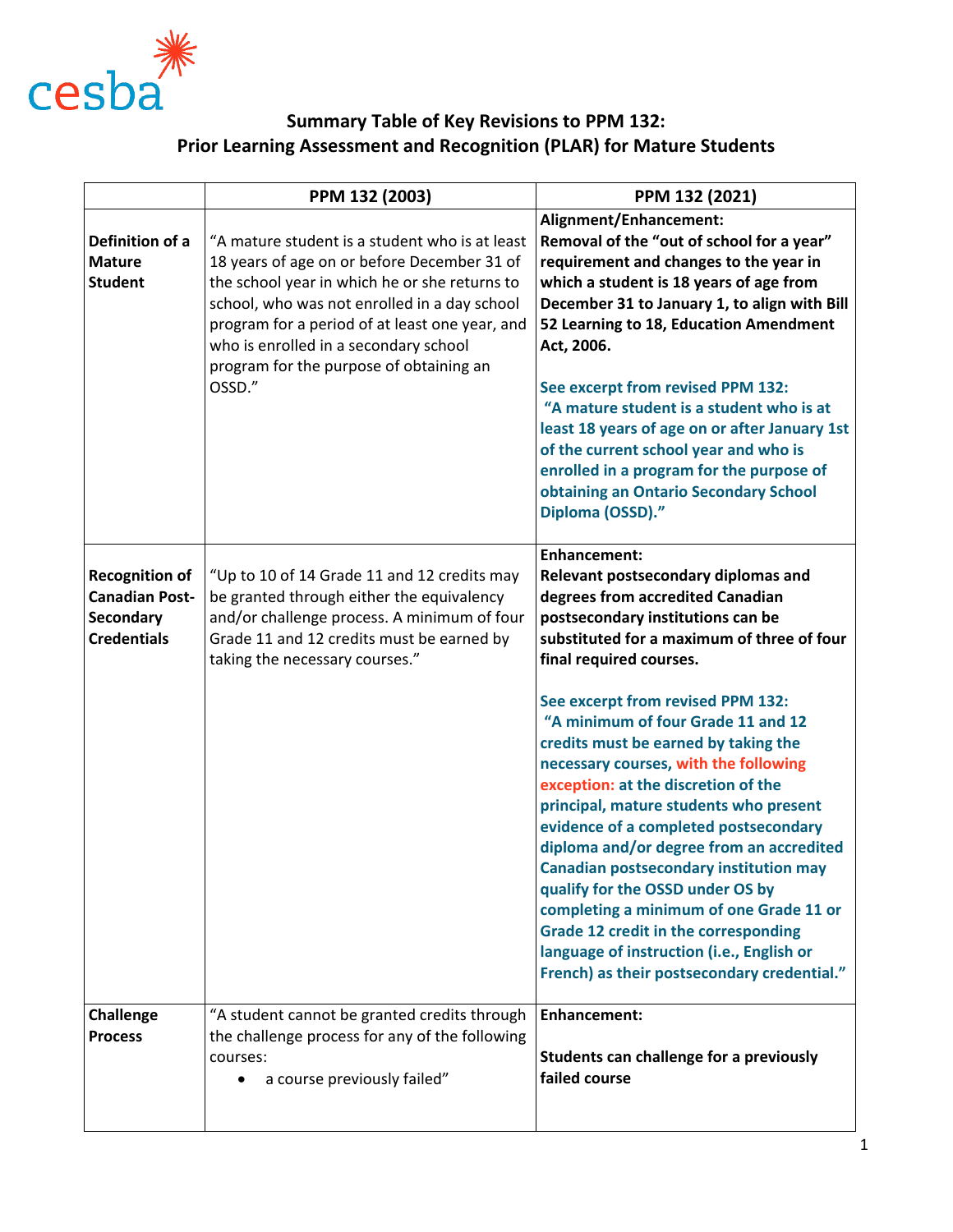| <b>Diploma</b>                                                          | "Instead of taking the Grade 11 or                                                                                                                                                             | <b>Enhancement:</b>                                                                                                                                                                                                                                                                                                                                                                                                                                                                                                                                                                                                                                                                                                                                                                                                                                                                                 |
|-------------------------------------------------------------------------|------------------------------------------------------------------------------------------------------------------------------------------------------------------------------------------------|-----------------------------------------------------------------------------------------------------------------------------------------------------------------------------------------------------------------------------------------------------------------------------------------------------------------------------------------------------------------------------------------------------------------------------------------------------------------------------------------------------------------------------------------------------------------------------------------------------------------------------------------------------------------------------------------------------------------------------------------------------------------------------------------------------------------------------------------------------------------------------------------------------|
| <b>Requirements</b>                                                     | 12 mathematics course  substitute any<br>Grade(s) 9, 10, 11, or 12 course that meets a                                                                                                         | *Mature students are no<br>longer allowed to substitute any Grades 9,                                                                                                                                                                                                                                                                                                                                                                                                                                                                                                                                                                                                                                                                                                                                                                                                                               |
|                                                                         | compulsory credit requirement for the OSSD.                                                                                                                                                    | 10, 11 or 12 course for the four Grade 11                                                                                                                                                                                                                                                                                                                                                                                                                                                                                                                                                                                                                                                                                                                                                                                                                                                           |
|                                                                         | Science, Grade 11 or 12, or Technological<br>Education, Grade 9, 10, 11, or 12."                                                                                                               | and 12 compulsory credit requirements for<br>the OSSD.                                                                                                                                                                                                                                                                                                                                                                                                                                                                                                                                                                                                                                                                                                                                                                                                                                              |
|                                                                         |                                                                                                                                                                                                | See excerpt from revised PPM 132:<br>"If a mature student who is working<br>towards the OSSD under OS has not<br>already successfully completed each of the<br>four Grade 11 and 12 compulsory credit<br>requirements, a mature student must<br>obtain a credit that meets the compulsory<br>credit requirement(s) under OS in each of<br>the following:<br>(1) English, Grade $11 -$ Only the following<br>substitution is permitted:<br>*Students may count a<br>maximum of three credits<br>in ESL or ELD towards the<br>four compulsory credits in<br><b>English. The fourth credit must</b><br>be for a Grade 12 compulsory<br><b>English course.</b><br>(2) English, Grade 12 - No substitution is<br>permitted<br>(3) Mathematics, Grade 11 or 12 - No<br>substitution is permitted<br>(4) *Computer Studies, Science,<br><b>Technological Education, or Math,</b><br><b>Grade 11 or 12"</b> |
| Secondary<br><b>School Literacy</b><br><b>Graduation</b><br>Requirement | "A mature student who has failed the Ontario<br>Secondary School Literacy Test and has had<br>two opportunities to take the test may take<br>the Ontario Secondary School Literacy<br>Course." | Alignment:<br>Now aligns to revision made to PPM 127,<br>The Secondary School Literacy Graduation<br>Requirement (2004)<br>See excerpt from revised PPM 132:<br>"Mature students should be encouraged to<br>meet the literacy graduation requirement<br>by successfully completing the Ontario<br><b>Secondary School Literacy Test (OSSLT).</b><br>Mature students also have the option to<br>enrol directly in the Ontario Secondary<br><b>School Literacy Course without attempting</b><br>the OSSLT."                                                                                                                                                                                                                                                                                                                                                                                           |